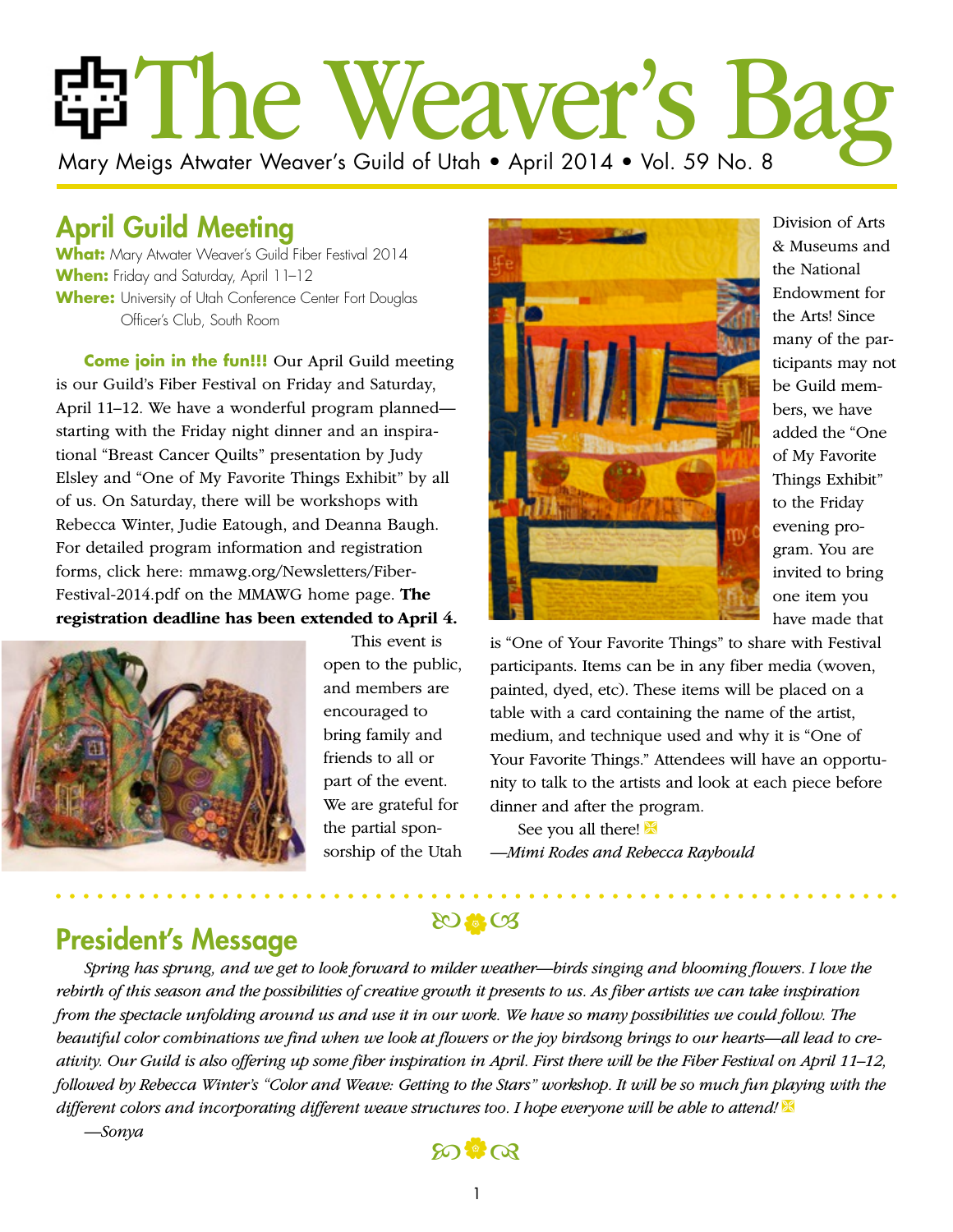### Summary of March Guild Meeting

The March 2014 Guild meeting was held on March 6 at the South Valley Unitarian Church. Announcements included a reminder about the Guild's Fiber Fair coming on April 11 and 12. The opening dinner on Friday evening, April 11, is a great time to bring friends and family. We will be having a small display of "My Favorite Things" so you can bring weaving that you created or items that have inspired you.

May 1st is our Guild Fashion Show. We want to see handwoven items that you have made this year or previously. We will be having our first discussion for the traveling loom study group at the May meeting. Thank you to the Guild members that have been working on the Guild library. They have based the arrangement of the books on the way the books are arranged in the Interweave Press library—by textile subject.

We got a nice review of the Shuttle-Craft Bulletins numbers 5 through 10. Be sure to check out these bulletins, available on the Guild website, for information.

Karen Elrod presented a slide show and display of her time studying weaving in Oaxaca, Mexico. Her slides showed the people and the area that she stayed at. We also saw the looms, the weaving, dyeing, and spinning of the village people.

Her display showed the wonderful yarns that she bought, and also the weaving and crafts done in that area.  $\mathbb{X}$ 

*—Deanna Baugh*







Photos by Karen Elrod from her fiber focused trip to Oaxaca, Mexico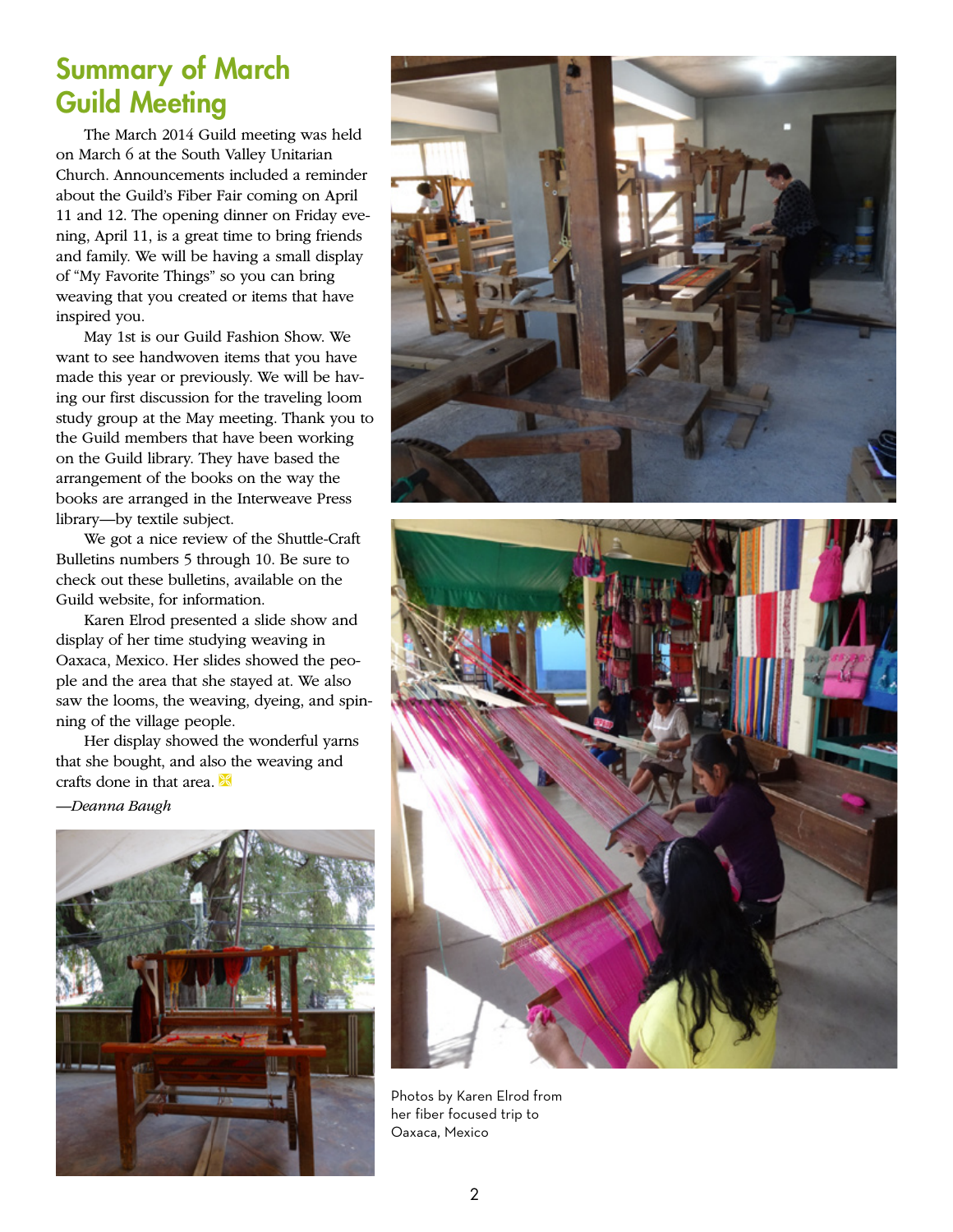

### Book Review

This month's book introduction is a rare find. Instead of a howto weave book, we will follow a weaver as she first learns to weave and then how she

learns to design. We get an inside look at the difficulties and solutions to designing tapestries. David Jongeward chronicled and interpreted his wife's weaving journey in *Weaver of Worlds: from Navajo Apprenticeship to Sacred Geometry Dreams.*

# Guild Fashion Show in May

As the promise of spring is in the air, we hope your fancy is turning toward our upcoming Guild fashion show. The Guild's May meeting will be held on Thursday, May 1, at the South Valley Unitarian church. We will have catered light refreshments, and Deanna Baugh will be providing the commentary for the show. You can be your own model and can invite friends and family to help show off your fashion creations.

The fashions can be made with any fiber technique, and there are no restrictions on when the clothing was made. You can show off the beautiful clothing that you have made throughout the past years. You can enter as many as three clothing items.

In order to have an idea of how many pieces we will have for the show, please fill out the information at right for each garment you will display and give it to Kathleen McMaster or Deanna Baugh at the Fiber Festival in April. You do not need to bring your pieces until the day of the show.  $\mathbb{X}$ 

On the surface this book is a biography of weaver Carolyn Jongeward, her struggles in the world of weaving and her methods of designing rugs. As a novice she lives with Navajo weavers, who introduce and guide Carolyn's beginning weaving. It continues as she struggles and grows with each weaving. The book describes in detail how ideas for rugs are developed and changed during the weaving process—how the events of the weavers' lives influence the weaving, and the finished rugs are reflections of their lives.

The real beauty of the book is the deeper look at the many elements that influence Carolyn's designs. David Jongeward describes how Carolyn incorporates dreams, Jungian philosophy, Native American beliefs, myths, number systems, scientific theory, calendars, etc. to understand and develop her designs. We watch as the influences are absorbed and how they are manifest in the finished tapestries. By looking into Carolyn's weaving process, we will find help with our own design issues. The author describes, interprets, and uses Carolyn's diary in an effort to help further our understanding of weaving design.

*Weaver of Worlds* will soon be in our Guild library. It is a wonderful story and an amazing guide to help you design your own creations. *—Karen Elrod*

*(Karen is donating a copy of this intriguing book to the Guild library, for which we thank her very much.)*

| What did you enjoy about making this piece, or what do you think worked |  |
|-------------------------------------------------------------------------|--|
|                                                                         |  |
|                                                                         |  |
|                                                                         |  |
|                                                                         |  |
|                                                                         |  |
|                                                                         |  |
|                                                                         |  |
|                                                                         |  |
|                                                                         |  |
|                                                                         |  |
|                                                                         |  |
|                                                                         |  |
| What did you enjoy about making this piece, or what do you think worked |  |
|                                                                         |  |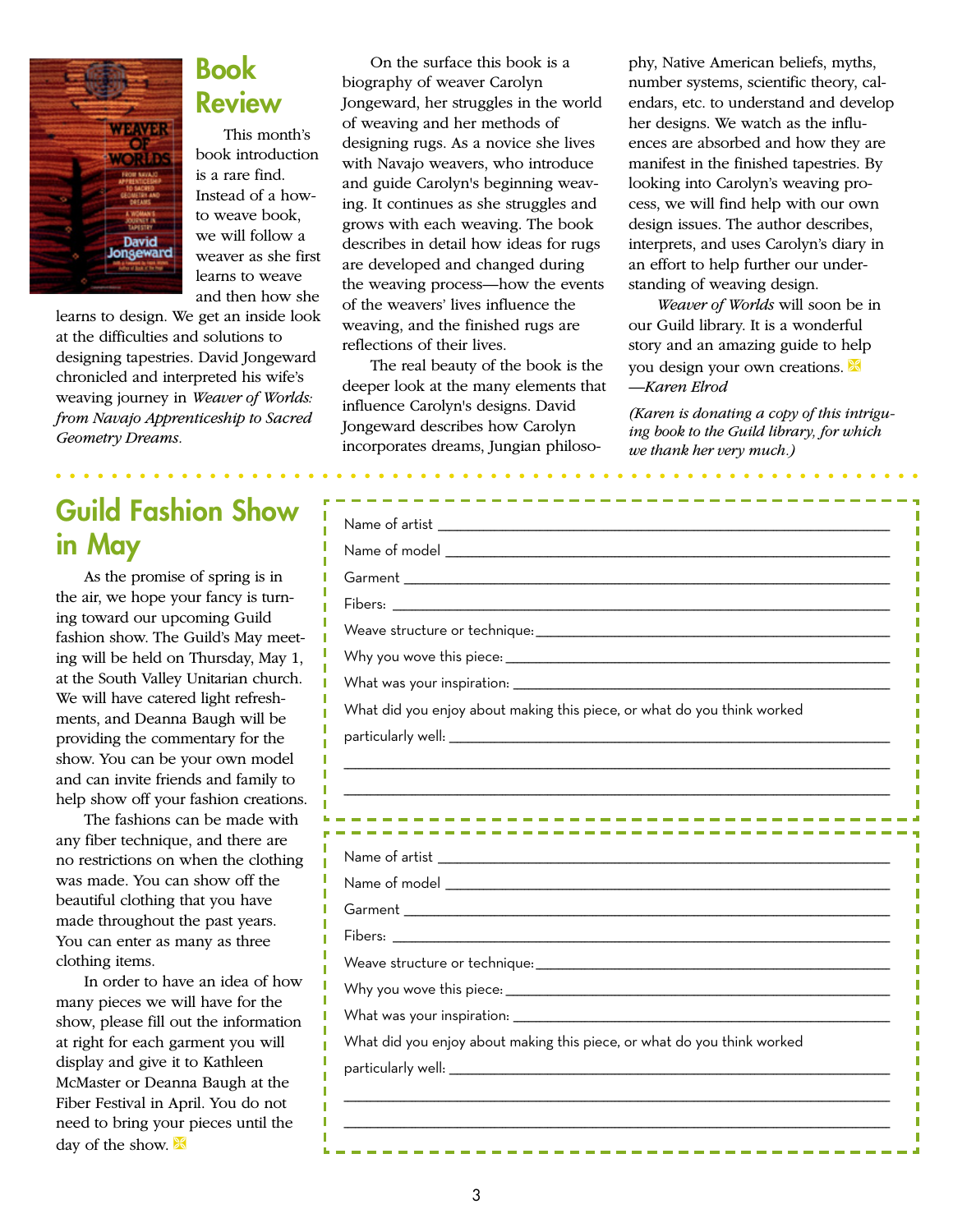# Shuttle-Craft Bulletin number 11, August 1925, Cambridge, MA

By August of 1925, the Shuttle-craft Guild has members from all over the United States; from Australia, New Zealand, India, Spain, England, Canada, Mexico and Cuba. Mary has been very successful, I think, in promoting the Shuttle-craft Weaving Guild.



Mary's article this month is about weaving for dresses, including suggestions and experience from Guild members. This is a timely topic that ties in well with our Guild year theme of weaving for clothing. The Bulletin's last page shows a photo of a Guild member wearing a dress from her hand-woven fabric, made up of a cotton warp and wool weft. The dress has straight lines that emphasize the fabric, as seen in the 1925 dress shown here. Also included in the bulletin is a diagram of how dress pattern pieces would be woven. Most of the recommendations deal with materials and cost, including the weaver's time. Some weavers charge by the yardage, others a flat rate per dress. Most weavers use a cotton-wool com-

bination, or all wool. Also discussed are the use of slightly different yarn colors in the warp and weft, and the layout of border designs in the weaving to achieve the desired effect in the garment.

Last October, we had our local weaver and author, Sharon Alderman, speak on weaving fabric for clothing In the October/November 2012 issue of *Handwoven* magazine, there were also several interesting articles and projects on weaving for wearables. In that issue, Sharon had a fabric swatch collection for clothing with many of the same recommendations that she shared at our Guild meeting. These included: to make the most efficient use of the handwoven fabric, lay out the pattern pieces on contractor paper at the same width of your handwoven fabric, with all of the pieces facing the same direction; use fashions with the least amount of seams possible, and with simple lines that show off the fabric to best advantage. She recommended Vogue patterns for handwoven projects, with the first fabric listed on the pattern as the fabric for which the pattern was designed.

There are many other patterns available that have been used lately by handweavers and/or that occur in published projects. These include:

- **Parkbench:** http://parkbenchpatterns.com/
- **Sewing Workshop:** http://www.sewingworkshop. com/shop/sewing-workshop-patterns
- **Folkwear patterns:** these include ethnic and historic styles: http://www.folkwear.com/
- **Textile studio patterns:** http://www.textilestudiopatterns.com/ see the Mandarin jacket in the March/April 2014 issue of *Handwoven*
- **Dana Marie Design Co.:** http://www.danamarie. com/# see the kimono vest in the March/April 2014 issue of *Handwoven*



The loose-fitting Sewing Workshop, Hong Kong vest, suggested fabric list includes handwovens. This pattern was used for a project in the January/February 2014 *Handwoven* magazine, using handwoven silk.

In 2010, Daryl Lancaster, who teaches garment construction with handwoven fabric, wrote a three-part series for *Weavezine* that is still available online—The Weaver Sews collection may be seen here: http://www.weavezine. com/columns/weaver-sews-0. These articles cover fit, special handling of handwoven cloth, and cloth density or sett. They are worth a review if you are weaving for clothing. Daryl is offering a two-hour, online class on sewing with handwoven cloth through Weavolution, in August 2014. See her website for details: http://www.daryllancaster.com/ schedule.html.

After reviewing this Bulletin, and seeing all of the wonderful projects for handwoven fabrics, I am looking forward to seeing the clothing our guild members have been weaving, at the fashion show in May.  $\mathbb{X}$ *—Maureen Wilson*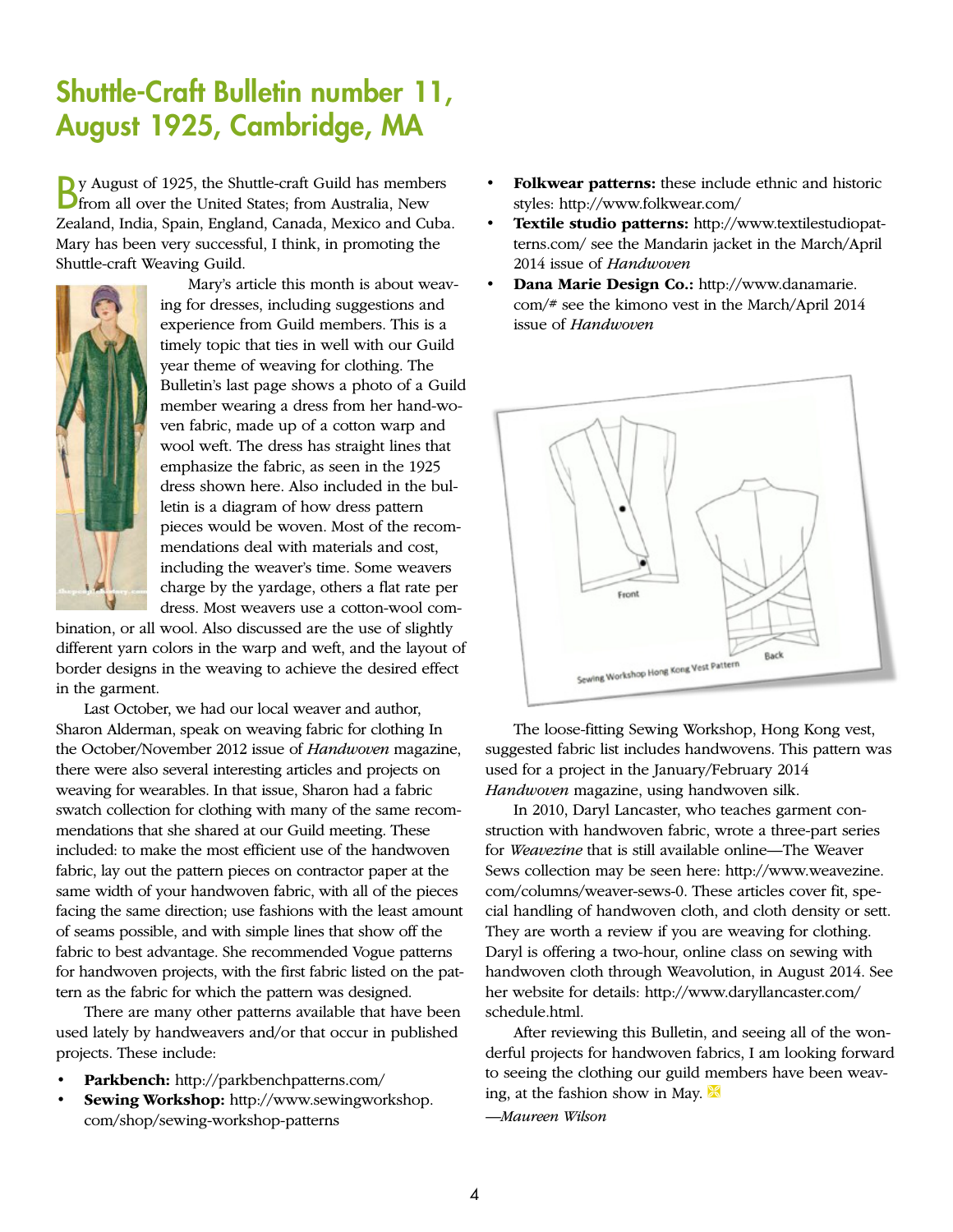# Fiber Arts Roundup

This new feature in our newsletter is designed to keep all of us informed about fiber arts happenings in our area and in places you might want to visit! If you would like to contribute any information to the Fiber Arts Roundup, please send it to Jill Dahle at pjdahle@ msn.com.

LAMB AND WOOL FESTIVAL April 20, 2014 Thanksgiving Point, Lehi Thanksgivingpoint.org

SNAKE RIVER FIBER FAIR May 17–18, 2014 Eastern Idaho Technical College Idaho Falls, Idaho srfiberartist.org

FIBER TRAIN FESTIVAL May 25–26, 2014 Nampa, Idaho fibertrainfestival.com

ESTES PARK WOOL FESTIVAL June 5–6, 2012 Estes Park, Colorado

PALOUSE FIBER ARTS FAIR June 13–14, 2014 Moscow, Idaho palousefiberfestival.wordpress.com

THE BLACK SHEEP GATHERING June 20–22, 2014 Eugene, Oregon blacksheepgathering.org

#### GREAT BASIN FIBER ARTS FAIR

August 22–23, 2014 Salt Lake County Equestrian Park South Jordan, Utah greatbasinfiberartsfair.org

#### OREGON FLOCK AND FIBER FESTIVAL

September 27–28, 2014 Canby, Oregon Flockandfiberfestival.com TAOS WOOL FESTIVAL October 4–5, 2014 Taos, New Mexico taoswoolfestival.org

THE TRAILING OF THE SHEEP FESTIVAL

October 9–12 2014 Ketchum and Hailey, Idaho trailingofthesheep.org

#### *—Jill Dahle*

# **Intermountain** Weaver's Conference 2015 Call for Workshop Proposals

Conference dates: July 23–26, 2015 Fort Lewis College, Durango, Colorado

IWC is seeking proposals for three-day workshops (18 hours total) and one-day workshops (6 hours). All workshop proposals should follow the format shown in the attached guidelines. Send the completed proposal along with your current resume, website address, mailing address, e-mail address, short bio, and digital images of your work. A self-addressed, stamped envelope should be included for anything you would like returned. This same information can also be submitted electronically at workshops@intermountainweavers.org.

All the information should be sent to Cindy Fowler, at the address below, and must be received by April 15, 2014. Workshop selections will be completed by the end of May 2014. Mail proposal to:

Cindy Fowler Phoenix Country Day School 3901 E. Stanford Drive Paradise Valley, AZ 85253 e-mail: workshops@intermountain weavers.org

### HGA's Convergeance 2014 July 14–19 Providence, Rhode Island

The Handweaver's Guild of America is now accepting registrations for Convergeance 2014 in Rhode Island.

From the HGA website: HGA's Convergence biennial conference offers classes of various lengths and intensity to satisfy your need to learn about the fiber arts. From beginning handweaving to designing fabrics with computer-assisted tools; from spinning one's own yarns to dyeing fibers in your own custom colors, from an in-depth study to a quick overview for the curious, the Convergence conference offers something of interest for everyone who loves fiber!

HGA's Convergence 2014 Providence is pleased to offer instruction in a variety of fiber techniques, including weaving, spinning, dyeing, basketry, feltmaking, knitting, garment construction and sewing with handwovens, tapestry, design, and much more! You can mix long or short classes as you choose from workshops, studio classes, super seminars, and seminars.

HGA's Convergence juried exhibits showcase the best in contemporary weaving, spinning, dyeing, basketmaking, and related fiber arts. See the yardage gently swaying, the fashions as they parade on the runway, and afterwards on view. Inspect and handle the displayed touch panels of cloth in the Yardage and Fashion exhibits.

Registration is open through July 2. Find more information at the HGA website: www.weavespindye.org.